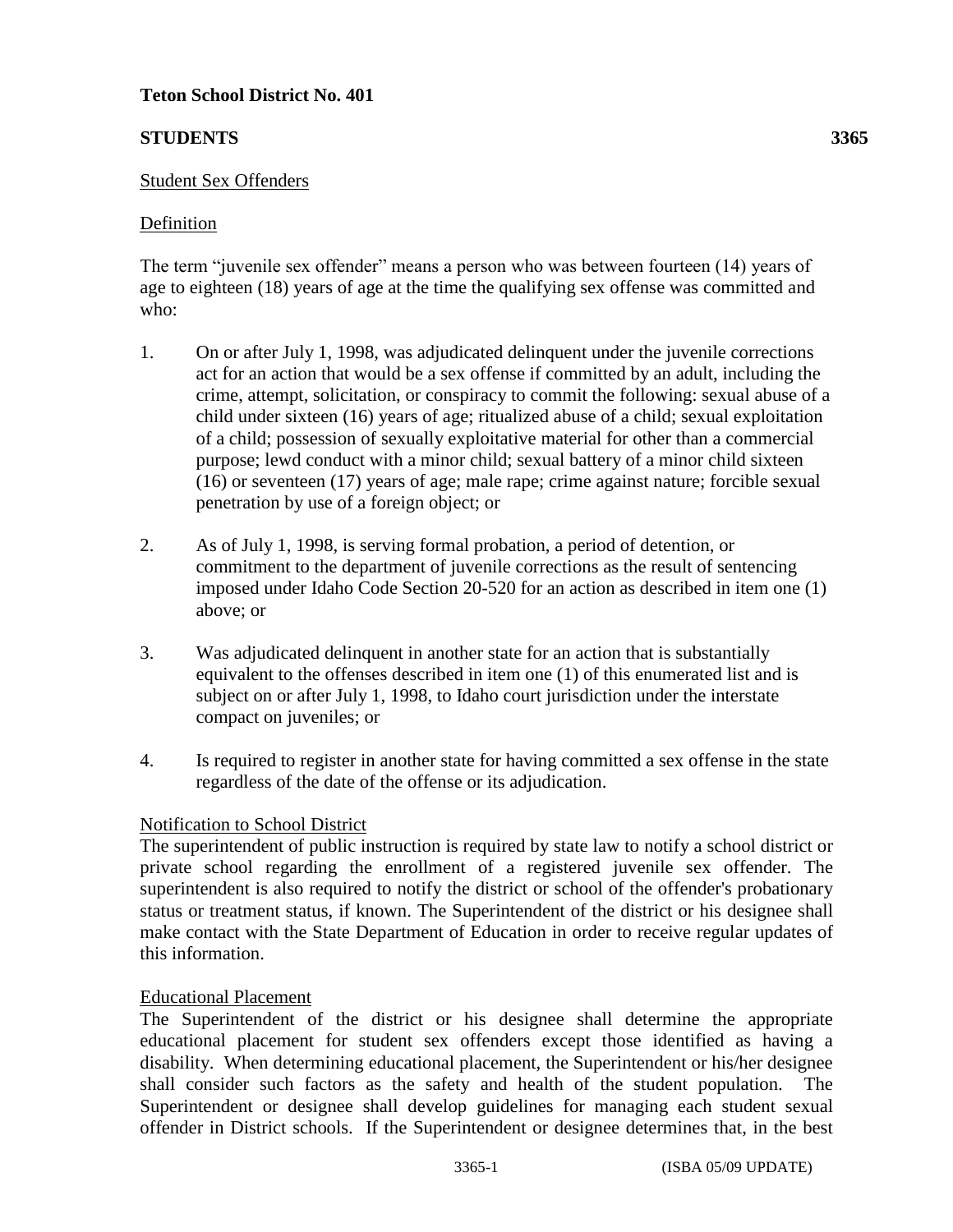interest of District schools, the student sexual offender should be placed in an alternative educational setting, the District shall pay for the costs associated with this placement.

Convicted juvenile sex offenders shall not attend a school attended by their victims or a victim's sibling. The offender and his or her parent or guardian shall be responsible for providing transportation or covering other costs related to the offender's attendance at another school.

A IEP team shall determine the educational placement of a student sexual offender with a disability. The student with a disability is entitled to all the due process procedures available to a student with a disability under the Individuals with Disabilities Education Act. The IEP team shall develop procedures for managing each student sexual offender with a disability that attends a District school. If the IEP team determines that the student sexual offender should be placed in an alternative educational setting, the District shall pay for the costs associated with this placement.

## **Staff**

Staff members are to be alert to and inform school officials of any behavior by a juvenile offender that creates an abnormal risk to members of the school community. However, each circumstance involving a student probationary juvenile offender attending a District school shall be evaluated on a case-by-case basis. Whenever possible without placing other students or adult members of the school community at risk, reasonable efforts should be made to continue the student's education, to provide supportive services, and to avoid any acts of harassment or vigilantism against the student. Although federal and state laws and rules permit the release of information concerning a student registered sex offender, discretion should be exercised when discussing or disseminating information about the student. Whenever possible, the school community should encourage and support timely and appropriate intervention toward the expected outcome that a juvenile offender's conduct will be rectified so the student will commit no further offense and will develop into a responsible, self-controlled adult.

## Written Notice

If deemed necessary to protect students, staff, or other individuals, the district may provide written notice that a particular student is on the juvenile sex offender registry. The notice will be provided by sending a letter to the parents/guardians of students whose health and safety may need to be protected. The notice will identify the student and will contain the following cautionary statement:

The information contained in this notice was received from the superintendent of public instruction in compliance with Juvenile Sexual Offender Registration Notification and Community Right-to-Know Act, Idaho Code § 18-8401, *et seq*. The district is not able to guarantee the completeness and accuracy of the registry information. Any individual who uses the information to commit a crime, or cause physical harm to any person, or damage to property is guilty of a misdemeanor, and subject to imprisonment in the county jail for a period not to exceed one (1) year, or by a fine not to exceed one thousand dollars (\$1,000), or both.